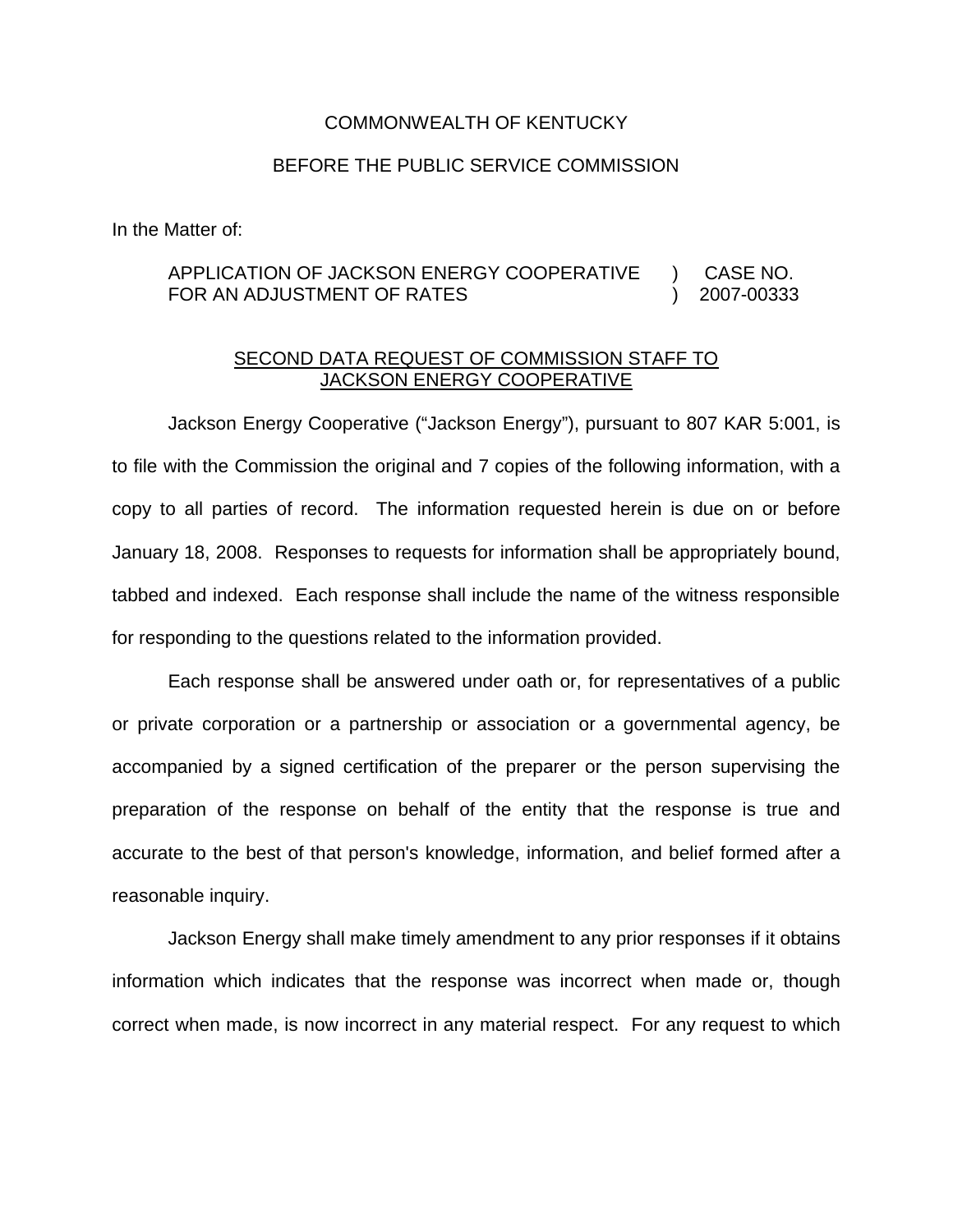Jackson Energy fails or refuses to furnish all or part of the requested information, it shall provide a written explanation of the specific grounds for its failure to completely and precisely respond.

Careful attention shall be given to copied material to ensure that it is legible. When the requested information has been previously provided in this proceeding in the requested format, reference may be made to the specific location of that information in responding to this request. When applicable, the requested information shall be separately provided for total company operations and jurisdictional operations.

1. Jackson Energy submitted its application for an increase in rates on November 13, 2007 wherein it proposed a test year ending February 28, 2007. Explain in detail why Jackson Energy did not propose a test year that was more current than the proposed test year, which was 8.5 months old at the time the application was received.

2. Paragraph 12(c) of Jackson Energy's application refers to its Times Interest Earned Ratios ("TIER") of 0.90 for its proposed test year and 0.74 for calendar year 2006. Provide Jackson Energy's income statements and TIERs for the 12-month periods ending June 30 and September 30, 2007 and, as soon as they are available, provide Jackson Energy's income statement and TIER for calendar year 2007.

3. Jackson Energy proposes to consolidate several tariffs, resulting in the elimination of several rate schedules. On page 4 of his testimony, James R. Adkins states that the reduction in rate schedules should make the billing process and record keeping easier and more manageable.

a. Explain why Jackson Energy specifically chose Rate Schedules 1, 30, 33, 43 and 60 for elimination.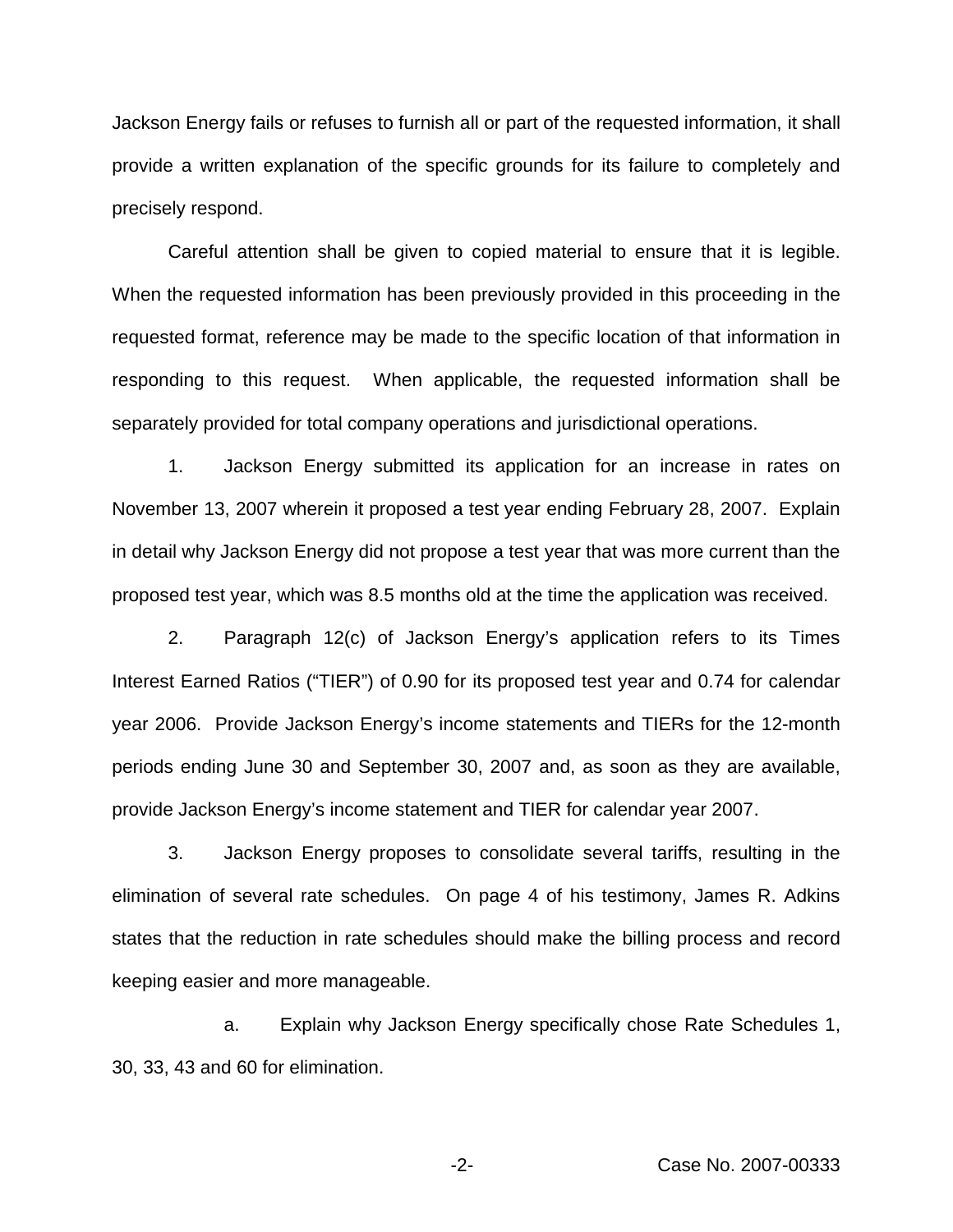b. If it were not proposing to eliminate them, explain whether Jackson Energy would propose to adhere to its cost-of-service study to set the rates for these particular schedules.

4. Refer to Exhibit J, pages 1 – 15, of the application. Provide electronic versions of the spreadsheets included in Exhibit J on CD-ROM or diskette.

5. Refer to Exhibit K, page 6 of 7, of the application. Explain whether Jackson Energy is currently in default of its RUS Mortgage requirements.

6. Refer to Exhibit N of the application. Do the 12 months ending in February represent Jackson Energy's fiscal year? If no, what 12-month period constitutes Jackson Energy's fiscal year?

7. Refer to Exhibit R, Schedules 1 – 10, of the application. Provide electronic versions of the spreadsheets included in Exhibit R on CD-ROM or diskette.

8. Refer to Exhibit R of the application and the testimony of James R. Adkins. Explain whether there have been any changes in the methodology used in preparing the cost-of-service study from that used by Mr. Adkins in other recent cooperative rate cases in which he has been a witness sponsoring the utility's cost-ofservice study. If there are any changes, identify and describe them in detail.

9. Explain whether Jackson Energy considered proposing adjustments to its non-recurring charges or its cable television pole attachment charges in this rate case.

10. Refer to page 2 of 4 of Exhibit S of the application. There appear to be some errors in the addition of expense amounts in the column headed "Normalization Adjustments" starting with line 29 where no adjustment for "Amortization" is shown, while the remaining columns indicate that an adjustment of (\$470,772) was intended.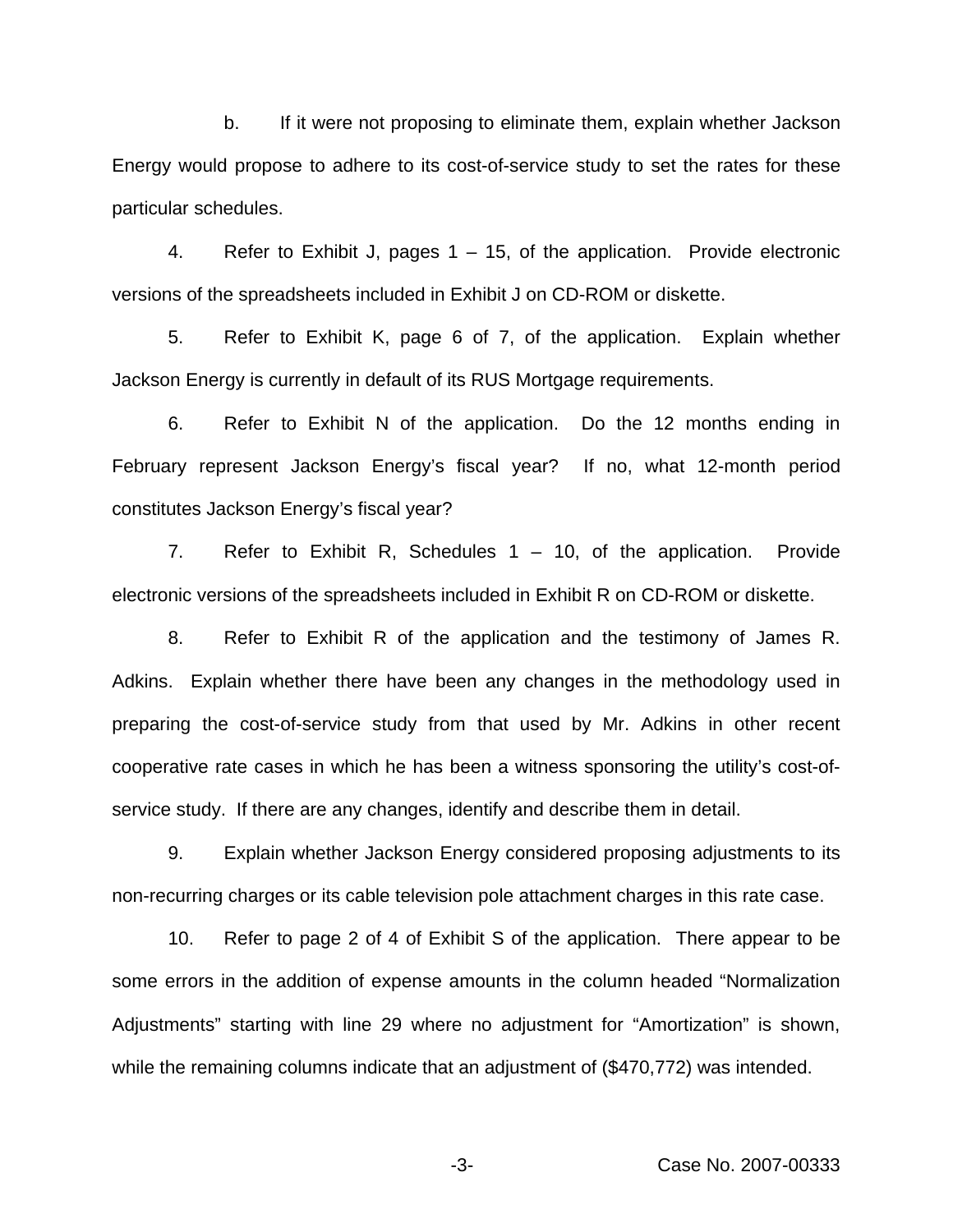a. Provide a revised Exhibit S, page 2 of 4, with the necessary corrections.

b. Explain why the amortization for the extraordinary property adjustment of \$470,772 was reduced to zero for the test year.

c. Is Jackson Energy proposing to incorporate this amortization into its depreciation rates? If yes, explain why such an approach is consistent with the Commission's Order in Jackson Energy's previous rate case, Case No. 2000-00373.<sup>1</sup>

11. Refer to Exhibit V of the application which indicates that, for the 12 months immediately preceding the proposed test year, Jackson Energy had a TIER of 1.97 with net margins of \$4,455,832. Exhibit K indicates that, for calendar years 2004 and 2005, Jackson Energy had TIERs of 1.66 and 2.06, respectively. One reason for the differences in margins and TIERs between the proposed test year and the 12 months immediately prior to the test year is the level of interest on long-term debt. However, the \$1.1 million increase in interest expense accounts for only a fraction of the decrease in net margins and TIER in the proposed test year compared to the prior periods identified herein. The following requests attempt to identify other factors that might have contributed to the decline in Jackson Energy's margins and TIER levels.

a. Jackson Energy's revenues for the proposed test year declined by \$647,000 compared to the 12 months immediately preceding the test year while its purchased power cost for the proposed test year was \$1.7 million greater than in the prior period, according to Exhibit X of the application. Provide a side-by-side

 $1$  Case No. 2000-00373, The Application of Jackson Energy Cooperative Corporation for an Adjustment of Rates.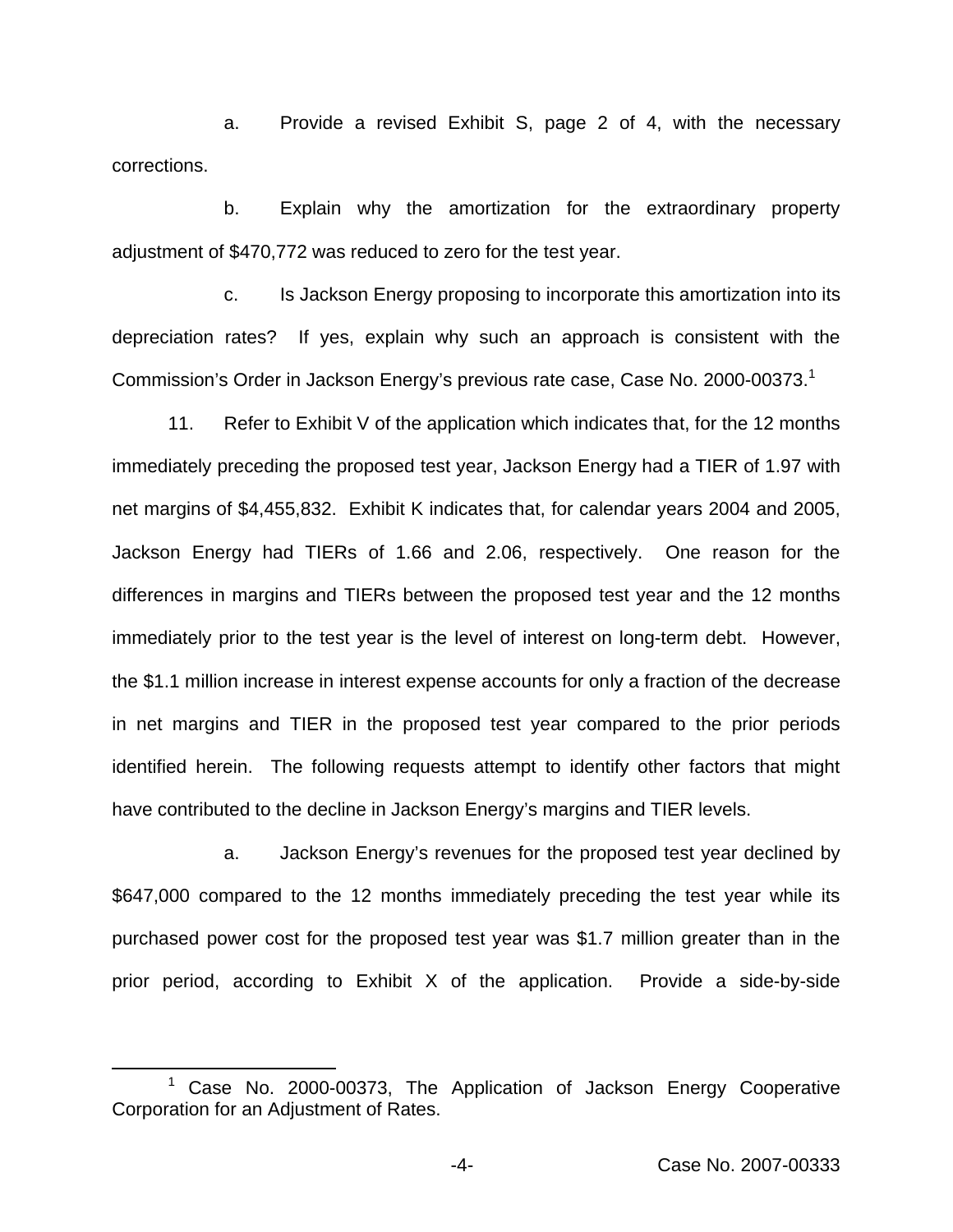comparison of Jackson Energy's retail billing units, by rate schedule, for the two periods along with any relevant narrative explanation for why revenues declined by this amount.

b. Provide a side-by-side comparison of Jackson Energy's wholesale billing units, by rate schedule, as billed by its wholesale supplier, East Kentucky Power Cooperative, Inc. ("EKPC"), for the test period and the 12 months immediately preceding the test period along with any relevant narrative explanation for why purchased power expense increased as it did from the prior period to the proposed test period.

c. Refer to Exhibit X of the application, which provides a comparison of income statement account levels for the test period and the 12 months immediately preceding the test period.

(1) Page 3 of 16 shows that Account 588.06, Mapping, increased by \$97,041, from \$184,300 to \$281,341, from the 12 months ending February 2006 to the proposed test period. Provide a detailed explanation for why this expense increased by this magnitude.

(2) Page 3 of 16 also shows that Account 593.00, Maintenance of Overhead Lines, increased by \$183,037, from \$420,538 to \$603,575, from the 12 months ending February 2006 to the proposed test period. Provide a detailed explanation for why this expense increased by this magnitude.

(3) Page 3 of 16 also shows that Account 593.01, Maintenance of Lines – Emergency, increased by \$153,855, from \$1,017,253 to \$1,171,108, from the 12 months ending February 2006 to the proposed test period. Provide a detailed explanation for why this expense increased by this magnitude.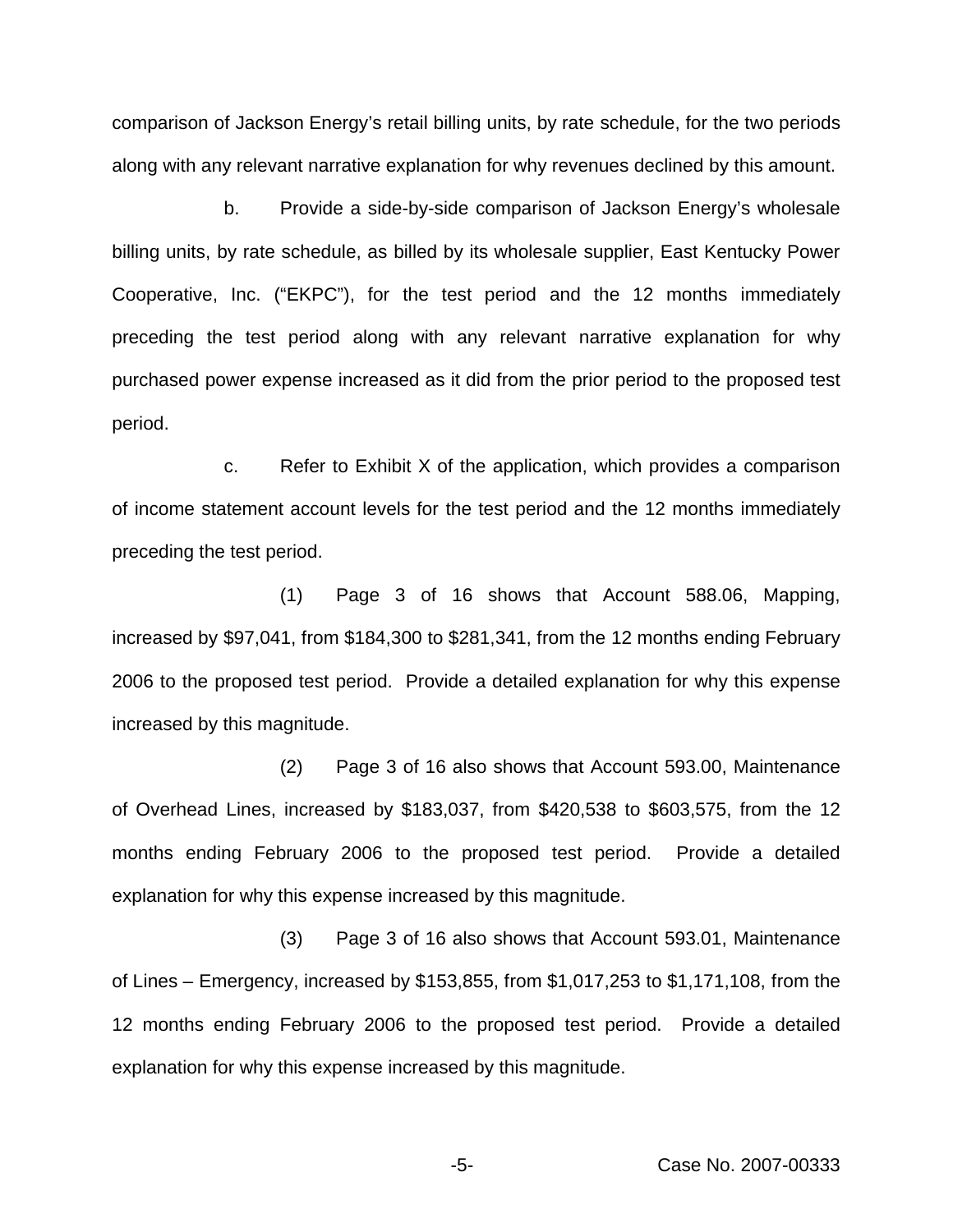(4) Page 4 of 16 shows that Account 593.18, Right of way – Machine Trim, increased by \$372,998, from \$1,303,419 to \$1,676,417, from the 12 months ending February 2006 to the proposed test period. Provide a detailed explanation for why this expense increased by this magnitude.

(5) Page 5 of 16 shows that Account 903.00, Consumer Records and Collection, increased by \$82,253, from \$58,912 to \$141,165, from the 12 months ending February 2006 to the proposed test period. Provide a detailed explanation for why this expense increased by this magnitude.

(6) Page 13 of 16 shows that Account 427.32, Treasury Interest, increased from \$0.00 to \$349,557 from the 12 months ending February 2006 to the test period. Describe what is meant by "Treasury Interest" and provide a detailed explanation for why there was an expense of this magnitude during the proposed test period while there was no such expense in the prior period.

12. Refer to Exhibit 1 of the application.

a. The narrative states that wage increases since 2006 have been granted on November 1. The wage increase for 2007, as shown on page 1 of 10, is 3.5 percent. Based upon the narrative on page 1 of 10, this would imply the 2007 increase would be effective November 1, 2007. However, the wage normalization schedule indicates that the 3.5 percent wage increase was in effect as of March 1, 2007. Reconcile the apparent contradiction and indicate when the 3.5 percent increase became effective.

-6- Case No. 2007-00333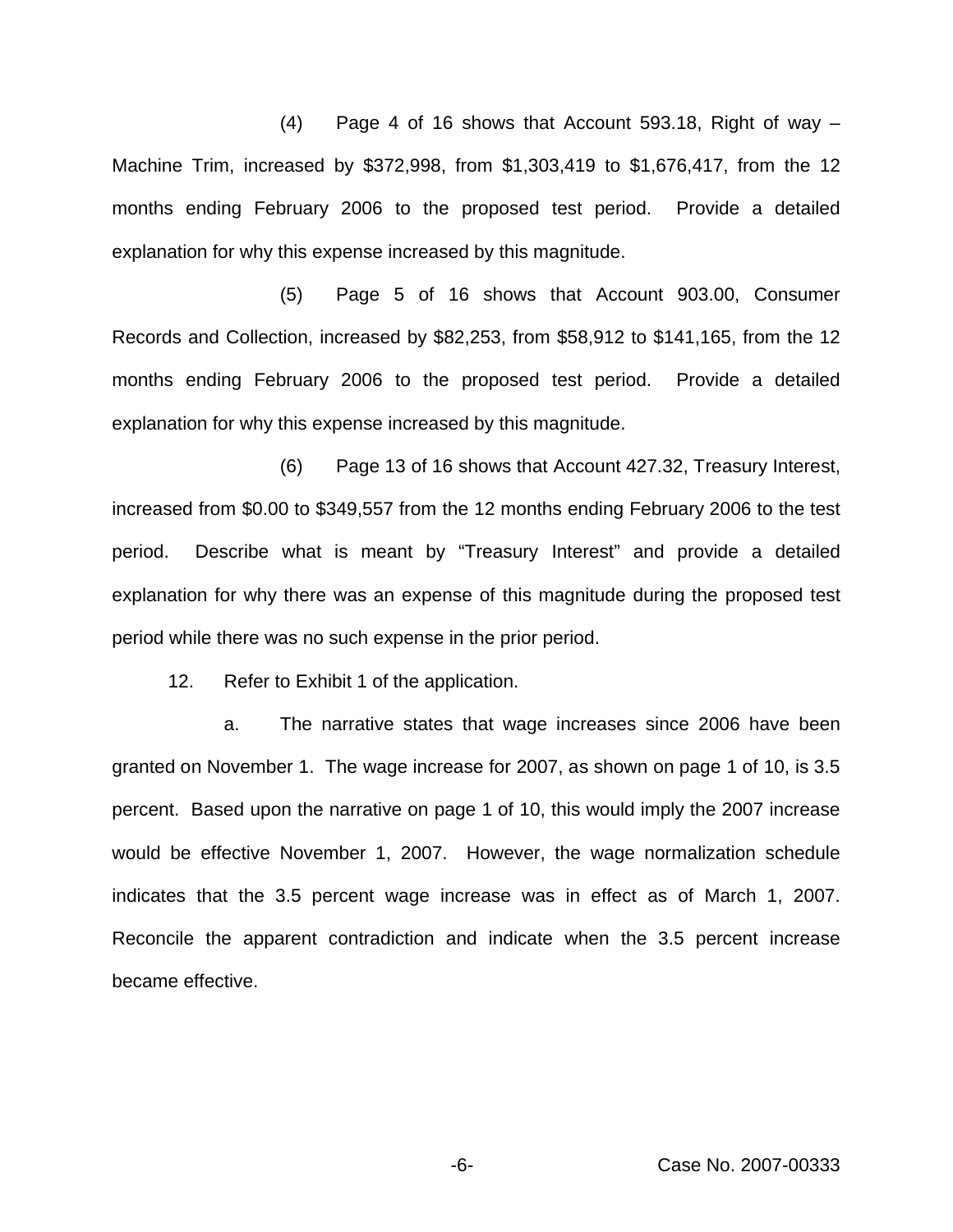b. Page 3 of 10 shows 4 salaried employees working less than 2,080 hours in the test year. For each such employee, explain why it is reasonable to normalize the employee's salary using 2,080 hours.

c. The 3-year schedule of executive officer compensation on page 7 of 10 indicates that several increases greater than 3.5 percent have been granted to executive officers. For each instance where the salary increase was greater than 3.5 percent, explain the basis for the level of increase granted.

13. Refer to Exhibit 3 of the application, Item 38 of the response to the Commission Staff's ("Staff") initial data request, and pages 30-34 of the Commission's May 21, 2001 Order in Case No. 2000-00373.

a. Were the Gannett Fleming Companies ("Gannett") made aware of the conclusions stated in the Commission's final Order in Jackson Energy's last rate case? Describe how those conclusions affected the current depreciation study.

b. Provide a schedule comparing the proposed depreciation rates with Jackson Energy's current depreciation rates and the depreciation rates established by the Rural Utilities Service ("RUS").

c. Will it be necessary for Jackson Energy to seek RUS authorization for the proposed depreciation rates? If yes, has authorization already been requested? Include any correspondence with the RUS concerning the proposed depreciation rates.

d. Explain whether Jackson Energy performed an analysis of whether to include net salvage as a component of its depreciation rates or to continue to use the "average net salvage allowance" approach proposed by the Office of the Attorney General and adopted by the Commission in Case No. 2000-00373.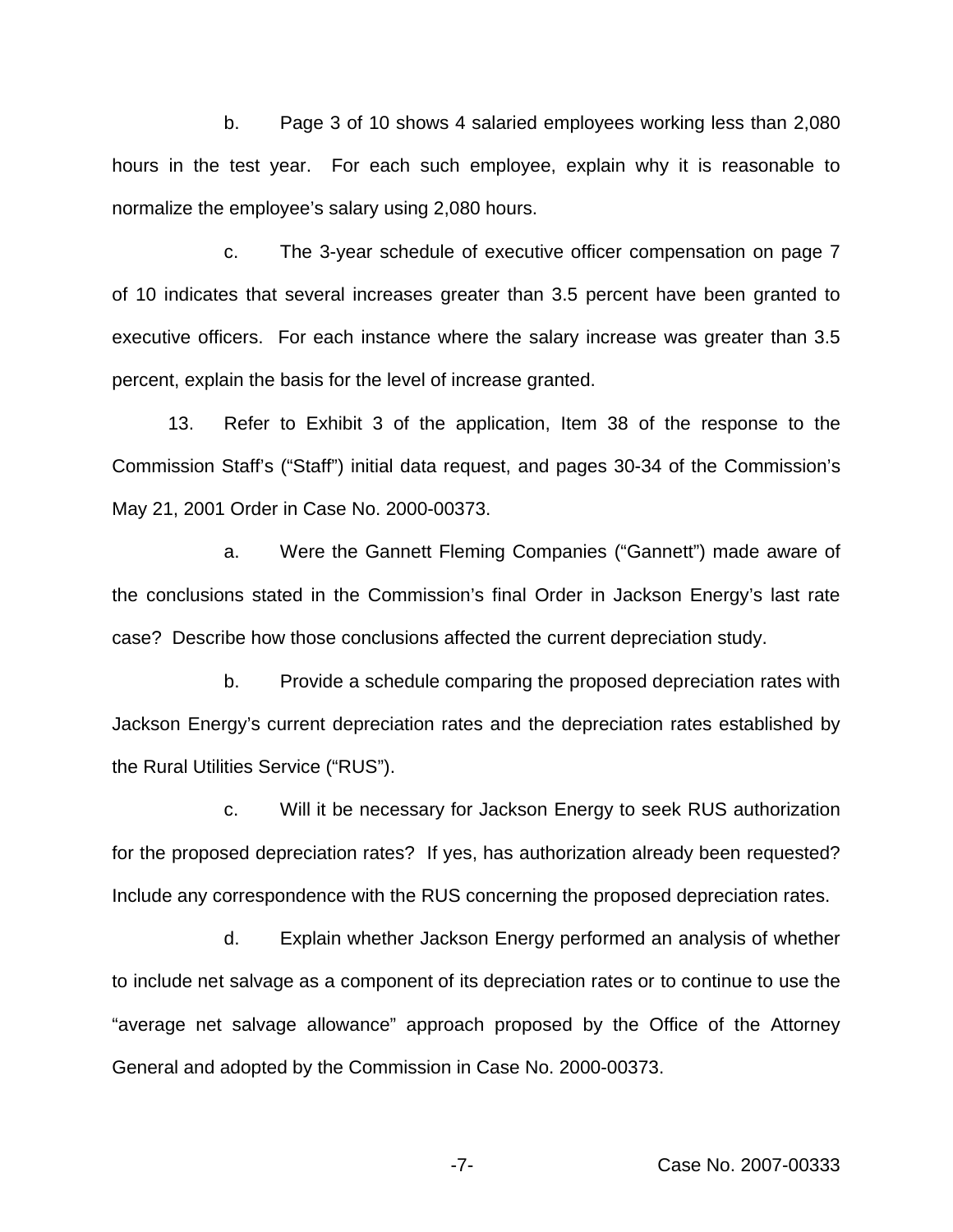e. Prepare and provide a schedule which shows the resulting annual depreciation expense using the "average net salvage approach" based on Jackson Energy's February 28, 2007 plant account balances.

14. Refer to Exhibit 4, page 6 of 6, of the application, the Analysis of Other Operating Taxes. The item shown on lines 27-31 is identified as the Public Service Commission ("PSC") assessment, but the PSC assessment is based on revenues, not property values, which is the basis for the assessment shown on lines 27-31.

a. Provide a revised page 6 of 6 which correctly identifies the item shown on lines 27-31.

b. Explain why Jackson Energy has not proposed an adjustment for the PSC assessment based on its proposed rate increase of \$6.2 million and the current PSC assessment rate.

15. Refer to Exhibit 5 of the application.

a. Describe the purpose of the short-term debt issue at the end of the proposed test year and explain how it was determined that the proposed revenue increase would be sufficient to allow Jackson Energy to repay approximately one-half of the short-term note payable.

b. Provide an update of the schedule on page 2 of 4 that reflects the current interest rates for long-term debt applied to the long-term debt balances as of the end of the proposed test year.

16. Refer to Exhibit 8 of the application, page 2 of 2, and pages 51-52 of the May 22, 2002 Management Audit Report on Jackson Energy performed for the PSC by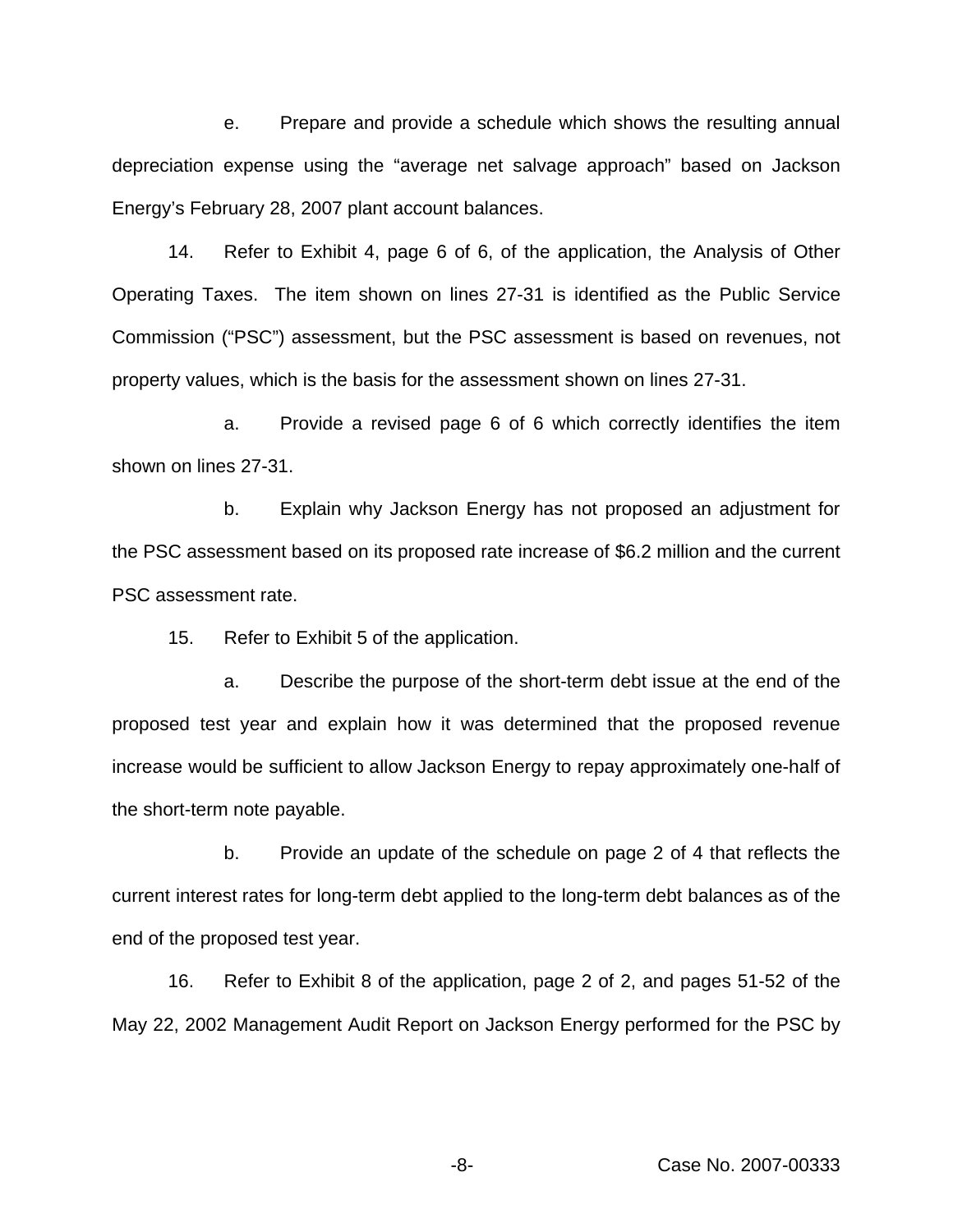Management Consulting Services, Inc. and Hedberg & Associates ("MCS Report") concerning the issue of "work orders abandoned."

a. Describe, generally, the nature of, and circumstances leading to, Jackson Energy's work orders abandoned and explain whether the amount in the proposed test year is typical for a 12-month period.

b. The discussion in the audit report references two approaches for dealing with work orders abandoned. The first is to charge the accrued costs to Account 426.5, Other Deductions, which appears to be what is shown on page 2 of 2. The second is to charge the costs to the appropriate operating expense account. Explain whether Jackson Energy uses the first approach exclusively.

c. Based on its response to part (a) of this request, explain how Jackson Energy determined that the cost of work orders abandoned should be removed for rate-making purposes.

17. Refer to Exhibit 9 of the application.

a. Is the \$19,096 cost incurred during the proposed test year the full cost of the depreciation study performed by the Gannett? If no, what was the full cost and when were the additional costs incurred?

b. In Case No. 2000-00373, the cost of Jackson Energy's 2000 depreciation study was amortized over 5 years for rate-making purposes. Explain whether Jackson Energy believes that the cost of the current depreciation study should be similarly amortized for rate-making purposes.

c. Was Jackson Energy aware that in previous electric cooperative rate cases the Commission has not included as an expense for rate-making purposes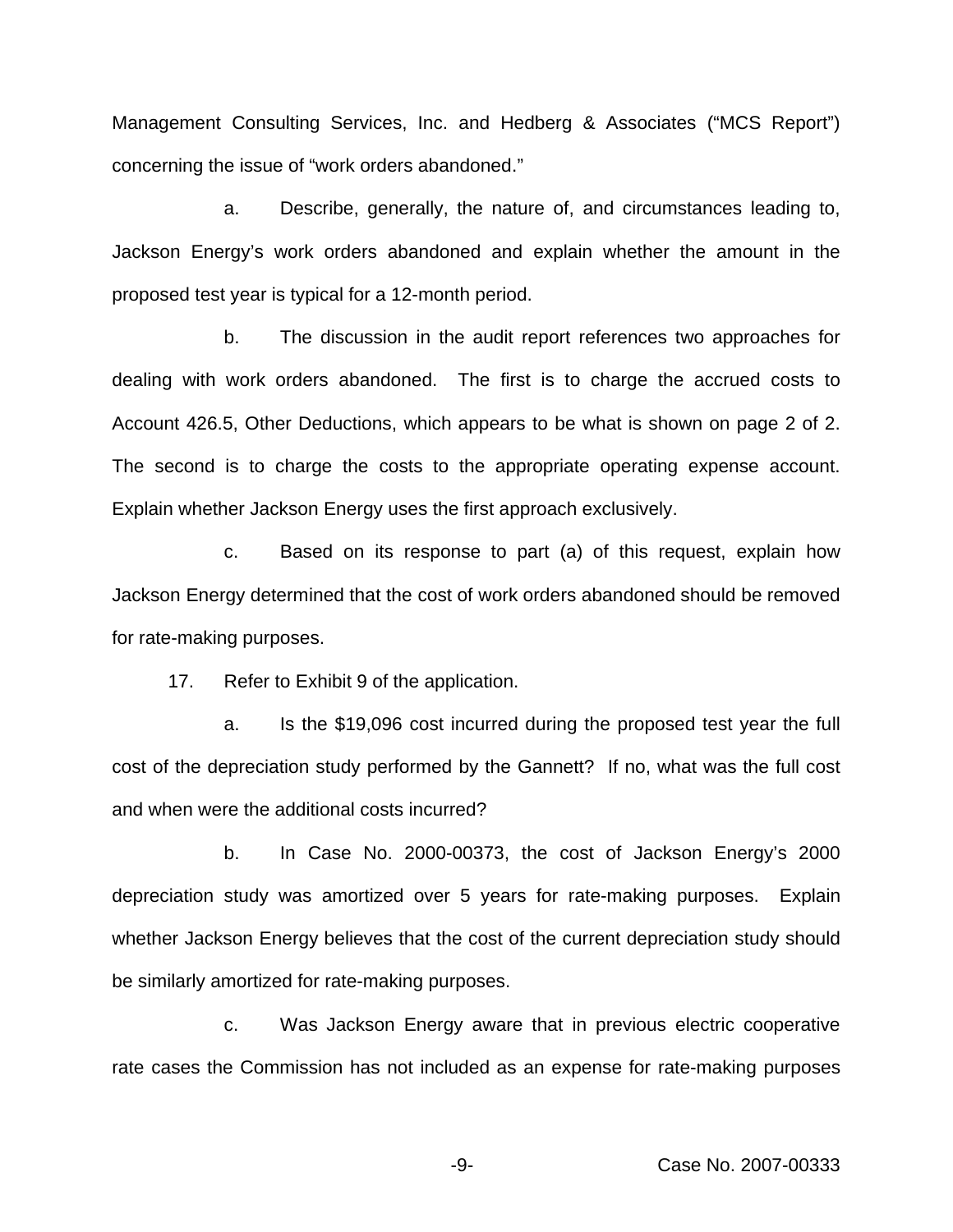the cost for legal seminars and legal subscriptions for the cooperative attorney? Explain in detail why the Commission should allow these expenses in this case.

d. Provide individual detailed descriptions of the items identified as "various legal issues" that totaled over \$48,000 in costs during the proposed test year.

e. Explain what was involved in the "labor matters" for which Jackson Energy paid over \$3,800 to Frost, Brown & Todd, LLC, and why Jackson Energy's local attorney could not have handled these matters.

18. Refer to Exhibit 10 of the application which details the adjustment proposed for director expenses.

a. Refer to page 2 of the exhibit. Explain whether anyone is, or was during the test year, designated as an alternate to represent Jackson Energy with either the Kentucky Association of Electric Cooperatives ("KAEC") or the National Rural Electric Cooperative Association ("NRECA").

b. Explain whether Jackson Energy was aware that it has been Commission policy to allow expenses for attendance KAEC or NRECA meetings for rate-making purposes only for attendance by a cooperative's designated representative or its designated alternate representative. Explain in detail why the Commission should allow such expenses for other directors in this case.

c. Some directors attended "other board meetings" that are identified as being for a "director search." Provide a detailed description of what Jackson Energy's director search entailed.

d. Jackson Energy's policy for directors states that the chairman and secretary/treasurer will receive an additional \$300 for "time involved in carrying out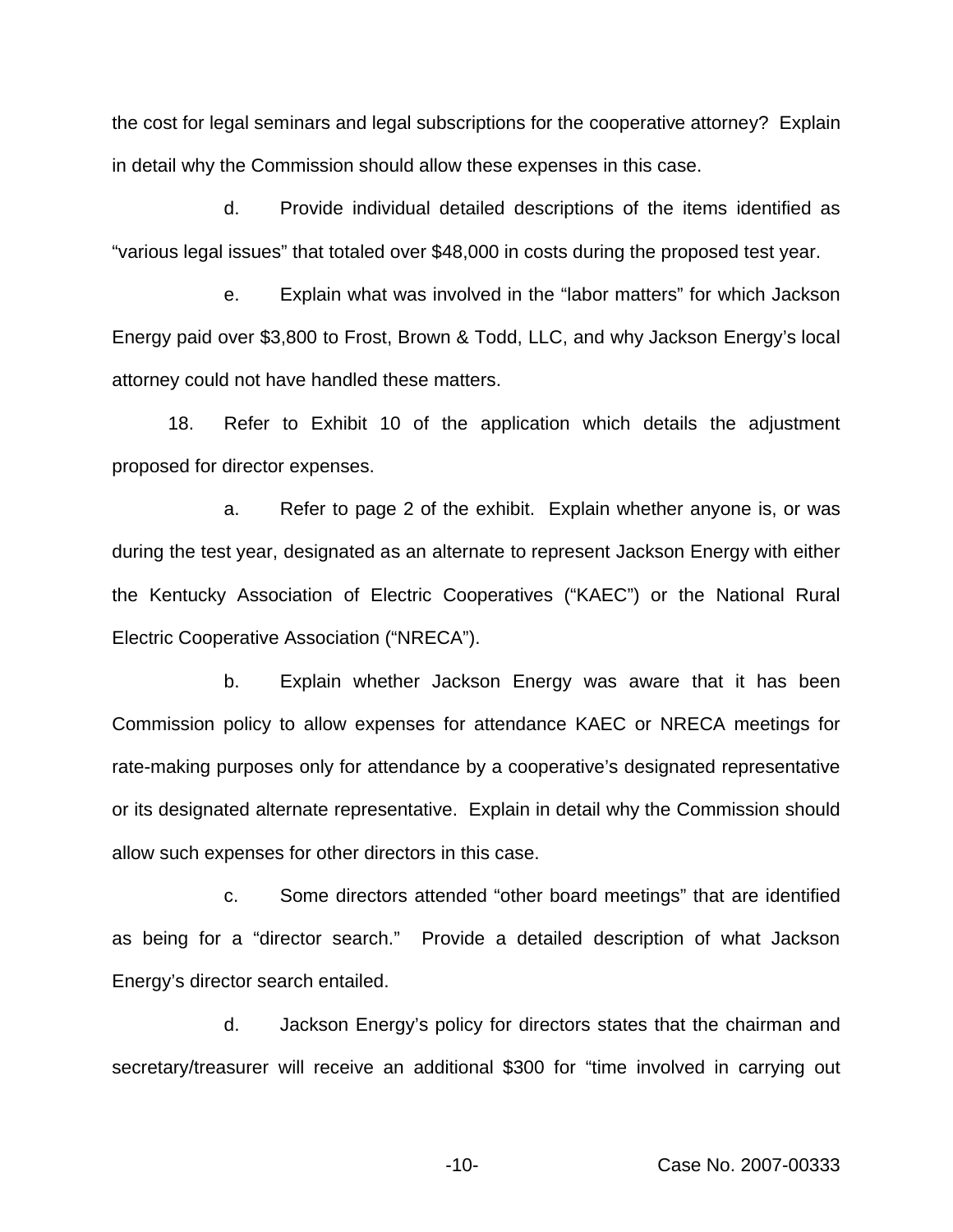official duties." Explain whether this is the reason that directors Binder, Callahan, and Stamper are shown as receiving \$600 for regular board meetings. Explain whether Jackson Energy was aware that it has been Commission policy not to allow this type of additional compensation to be recovered through rates by electric cooperatives. Explain in detail why the Commission should allow these expenses in this case.

e. Jackson Energy's policy for directors states that newer board members (those joining the board on or after May 11, 2006) will receive \$1,000 monthly, as compared to the \$300 monthly amount paid to individuals that were directors prior to May 11, 2006. Provide a detailed explanation for why Jackson Energy has chosen to pay a monthly fee of \$1,000 and why it is reasonable for an amount of this magnitude to be allowed for rate-making purposes.

f. Exhibit 10 reflects that some directors received per diem amounts for attendance at KAEC or NRECA meetings or training sessions in addition to being reimbursed for their out-of-pocket expenses. Explain whether Jackson Energy was aware that it has been Commission policy not to allow per diem amounts to be recovered through rates when the director was also reimbursed for actual expenses. Explain in detail why the Commission should allow these expenses in this case.

19. Refer to page 6 of 19 in Exhibit 10. Described the type of training provided to directors who attended KAEC coordinated training, such as Mr. Callahan.

20. Refer to pages 7 of 19 and 15 of 19 in Exhibit 10. Describe the type of training provided to directors who attend NRECA pre-annual meeting training, such as Mr. Cundiff and Phillip Thompson.

-11- Case No. 2007-00333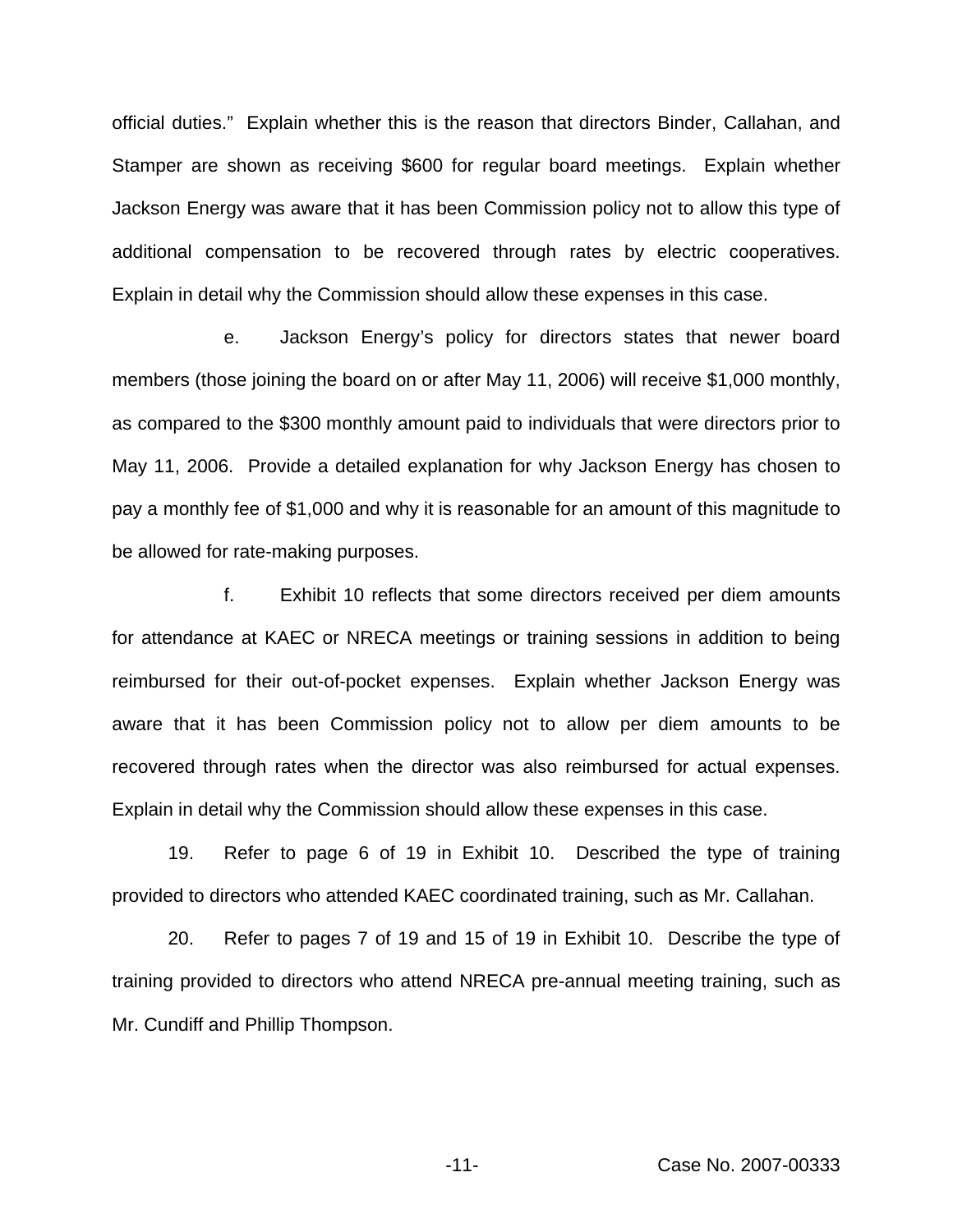21. Refer to Exhibit 11 of the application.

a. Refer to page 1 of 10. Provide a more detailed description of EKPC's Partner Plus Program including an explanation for why EKPC has opted to eliminate the program.

b. On pages 3 through 5 of 10 there are several references to "Employee purchases." Explain the nature of these purchases and why the transaction is recorded in Account No. 913.00.

c. On page 5 of 10 there are several entries identified as "Apparel" and "Monogram apparel." Explain the nature of these entries and why the transaction is recorded in Account No. 913.00.

d. On page 7 of 10 there is a transaction identified as "Special early retirement." Provide a detailed explanation of this transaction.

e. On page 9 of 10 there are several expense entries described as Region Member Service Association meeting expense. Provide an explanation of nature and purpose of these meetings.

22. Refer to Exhibit 16 of the application. Provide the source document and/or derivation of the amount of \$342,752 identified as "fuel adjustment lag."

23. Refer to Item 16 of Jackson Energy's response to the Staff's initial data request.

a. Provide copies of and explanations for the revisions to Board Policy B200 occurring since 2001.

b. Provide copies of the annual long range financial study and the annual review of the equity and equity management performance submitted to the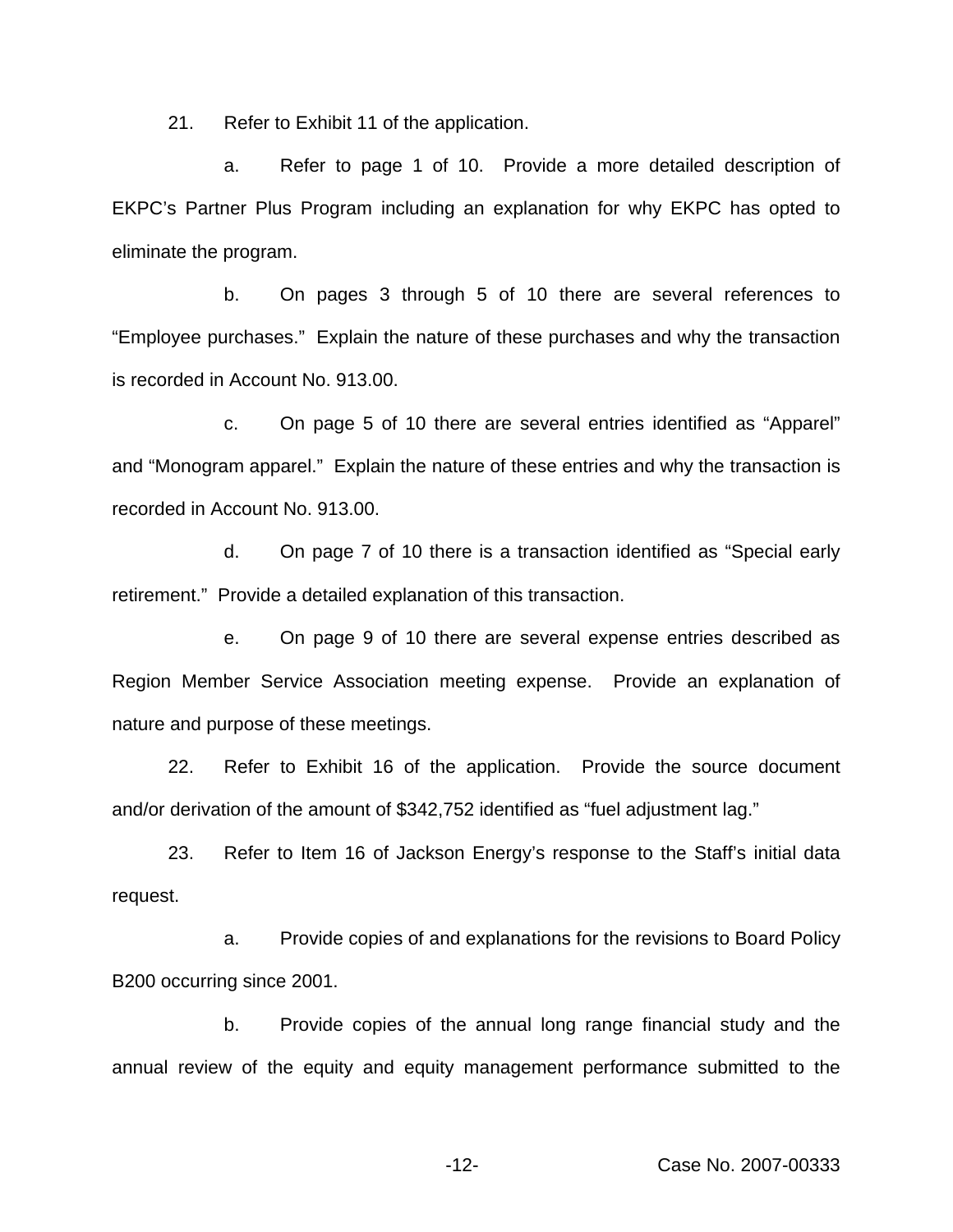Board of Directors in April 2006 and April 2007. If these reviews were not performed, explain in detail the reason(s) for not performing the policy-required reviews.

24. Refer to Item 37 of Jackson Energy's response to the Staff's initial data request.

a. Explain whether the \$4,140,000 in loan funds that Jackson Energy estimated would be advanced around December 31, 2007 has been advanced.

b. Explain whether the last sentence in the response "These funds will be used to repay the short-term borrowings used to finance construction projects" refers only to the December 31, 2007 advance or to that advance and the May 2, 2007 advance of \$8,200,000.

c. Explain whether the short-term borrowings referenced in this response are the same short-term borrowings referred to in Exhibit 5 of the application.

25. Refer to Item 48, subsection (e), of Jackson Energy's response to the Staff's initial data request. Two columns show compensation received by Donald Schaefer, one for "Compensation charged to subsidiary" and one for "Compensation received from Jackson Energy." Clarify whether Mr. Schaefer's total compensation is the sum of the amounts in the two columns or the amount in the column "Compensation received from Jackson Energy."

26. Refer to Item 49 of Jackson Energy's response to the Staff's initial data request.

a. Explain whether the lines "2005, 2004, 2003" reflect income from subsidiaries for the 12 months ending December 31 of those years or for 12 months ending at some other time during those years.

-13- Case No. 2007-00333